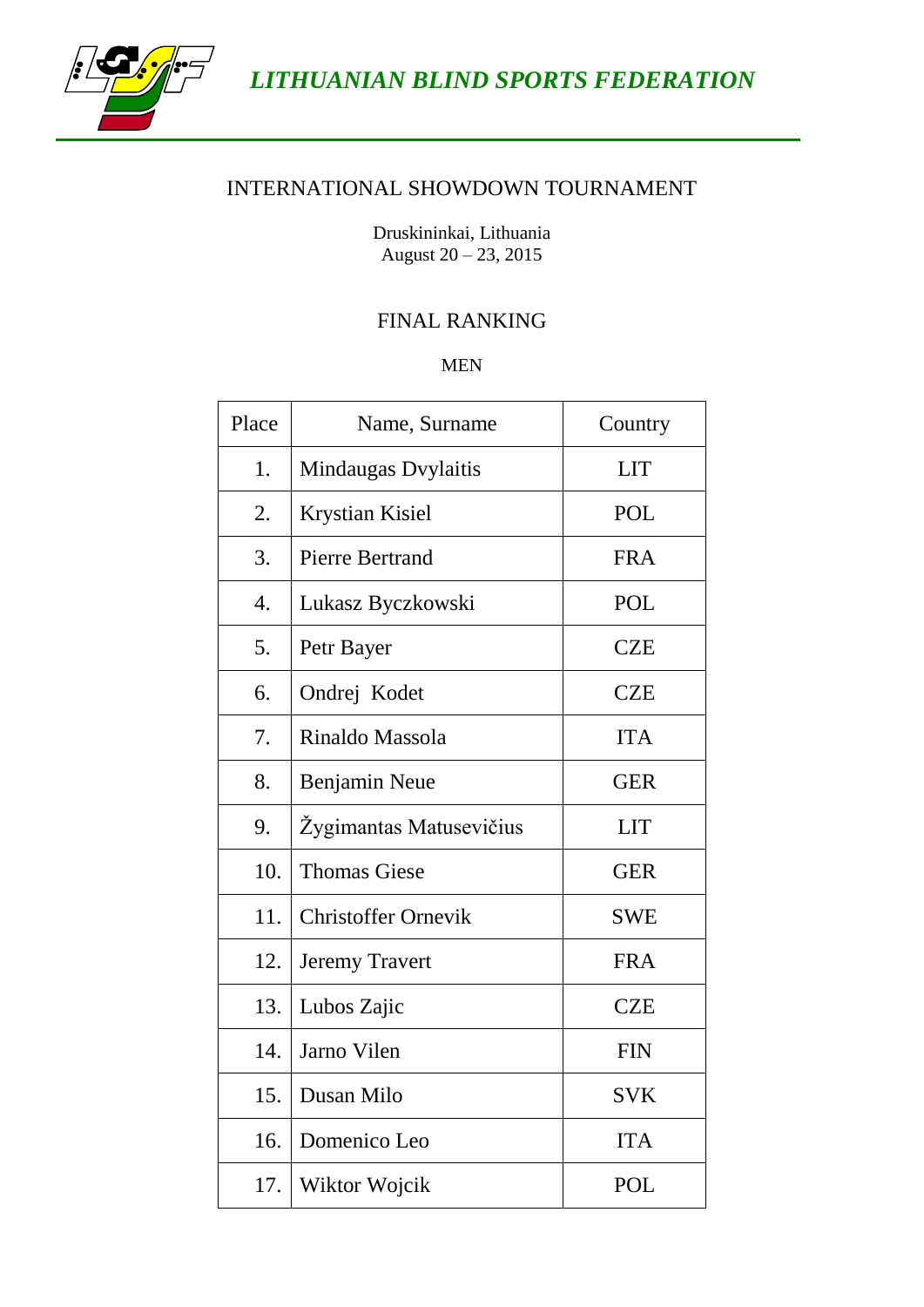

# *LITHUANIAN BLIND SPORTS FEDERATION*

| Place                   | Name, Surname        | Country    |  |
|-------------------------|----------------------|------------|--|
| 18.                     | Paulius Ašmontas     | <b>LIT</b> |  |
| 19.                     | Jouni Viitamaki      | <b>FIN</b> |  |
| 20.                     | Pavol Kubosko        | <b>SVK</b> |  |
| 21.                     | Jozef Horbal         | <b>SVK</b> |  |
| 22.                     | Stefano Greci        | <b>ITA</b> |  |
| 23.                     | Konsta Kuorikoski    | <b>FIN</b> |  |
| 24.                     | Kevin Kjelldahl      | <b>SWE</b> |  |
| 25.                     | <b>Zdenek Barlok</b> | <b>CZE</b> |  |
| Ladislay Dubovan<br>26. |                      | <b>SVK</b> |  |

Chief referee: Vygantas Mockūnas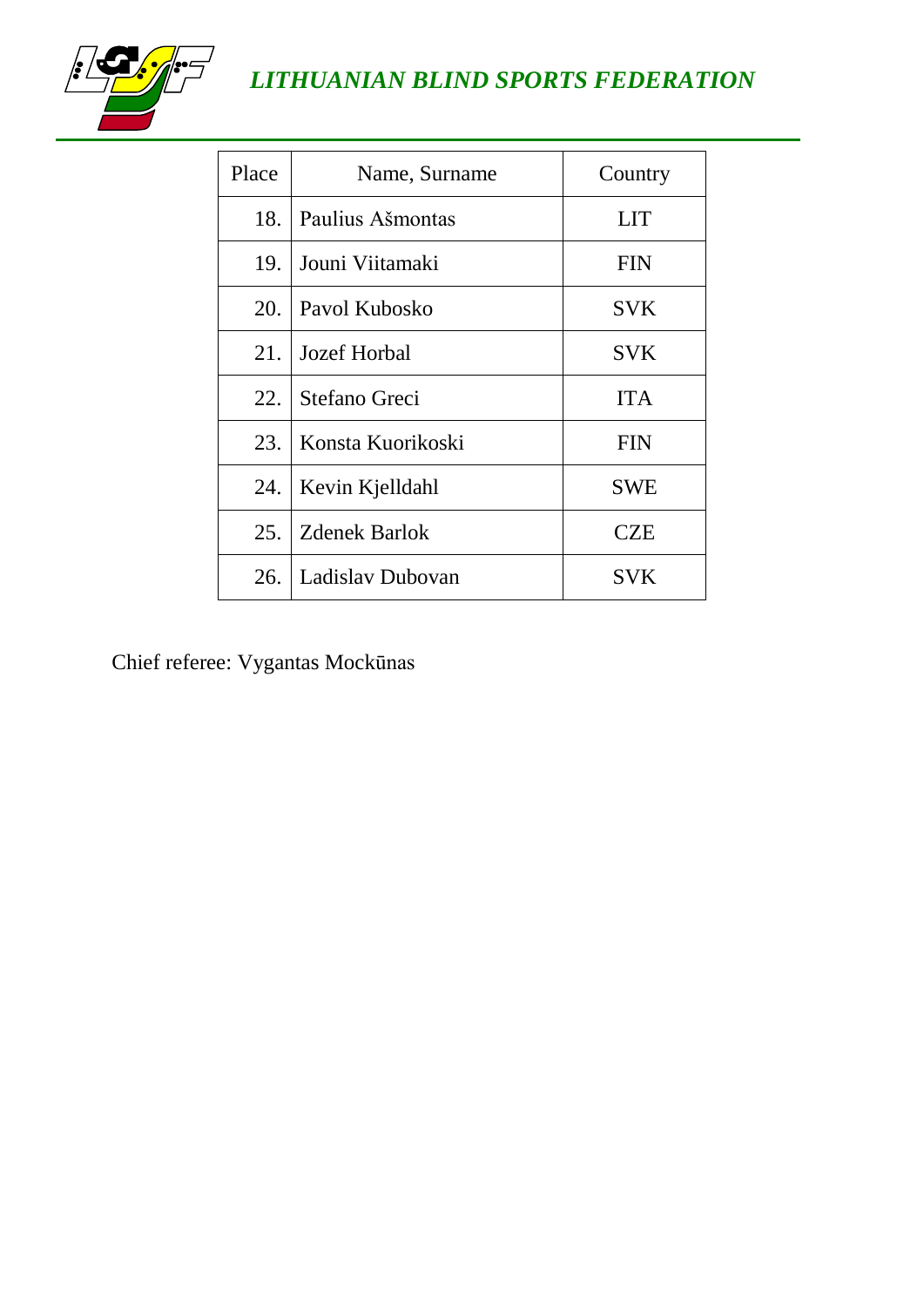

*LITHUANIAN BLIND SPORTS FEDERATION*

#### INTERNATIONAL SHOWDOWN TOURNAMENT

Druskininkai, Lithuania August 20 – 23, 2015

## FINAL RANKING

#### WOMEN

| Place | Name, Surname           | Country    |  |
|-------|-------------------------|------------|--|
| 1.    | Elzbieta Mielczarek     | POL        |  |
| 2.    | Antje Samoray           | <b>GER</b> |  |
| 3.    | Elvira Sjoblom          | SWE        |  |
| 4.    | Oksana Dobrovolskaja    | LIT        |  |
| 5.    | Aleksandra Chrzanowska  | <b>POL</b> |  |
| 6.    | Ornella Punzo           | <b>ITA</b> |  |
| 7.    | <b>Charlotte Anceau</b> | <b>FRA</b> |  |
| 8.    | Erika Šnaraitė          | LIT        |  |
| 9.    | Genoveffa Passero       | <b>ITA</b> |  |

Chief referee: Vygantas Mockūnas